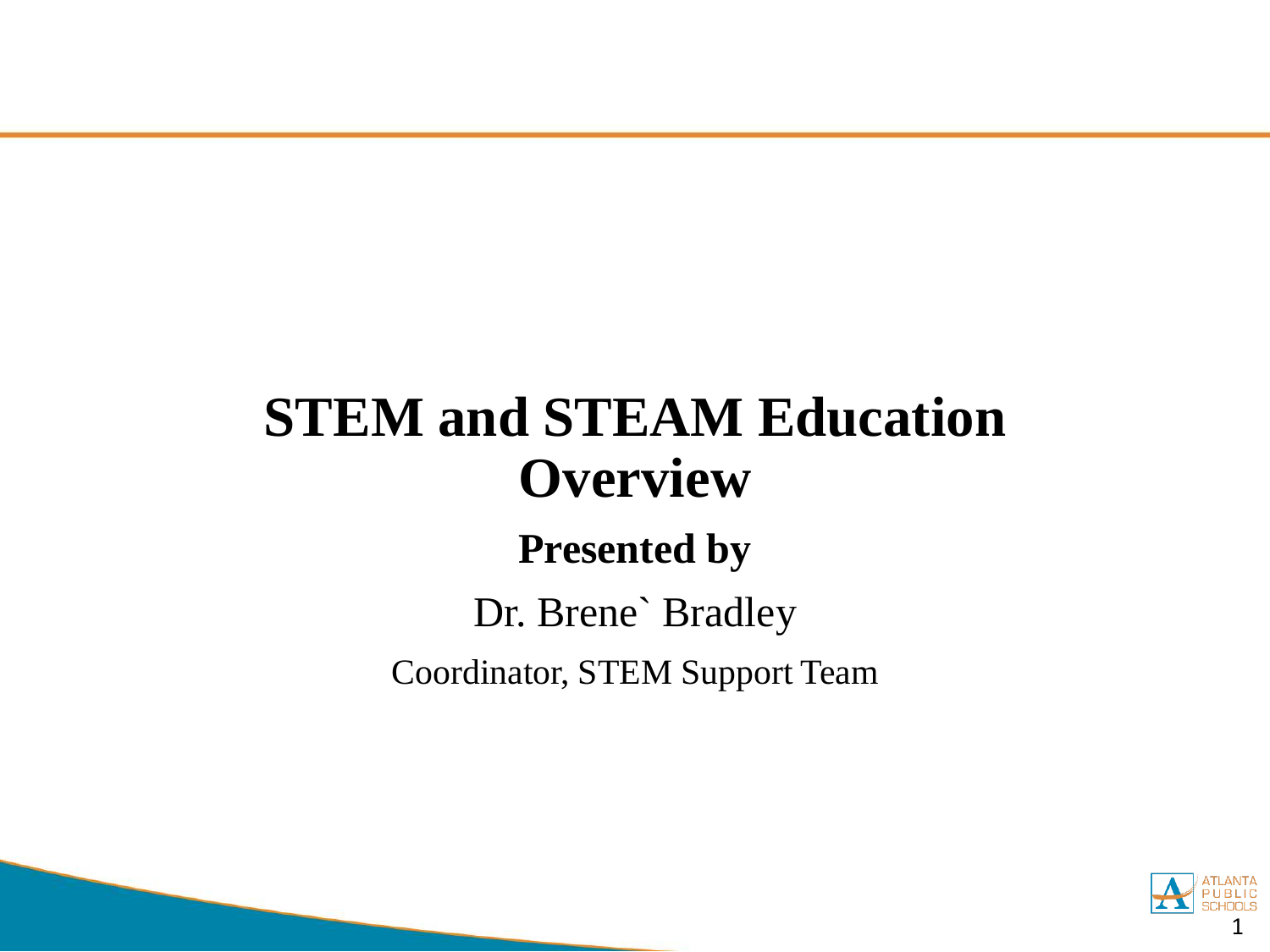### **What are STEM and STEAM?**

- STEM is the acronym for **Science**, **Technology**, **Engineering** and **Mathematics** (STEM). STEAM denotes the inclusion of the **Arts**
- Arts programs must demonstrate the infusion of math and/or science concepts and principles
- In Georgia, a STEM education program may include curriculum from career clusters other than engineering and computer science (i.e. **healthcare** science, **agricultural** science, **biotechnology**, and **food and nutrition** science)



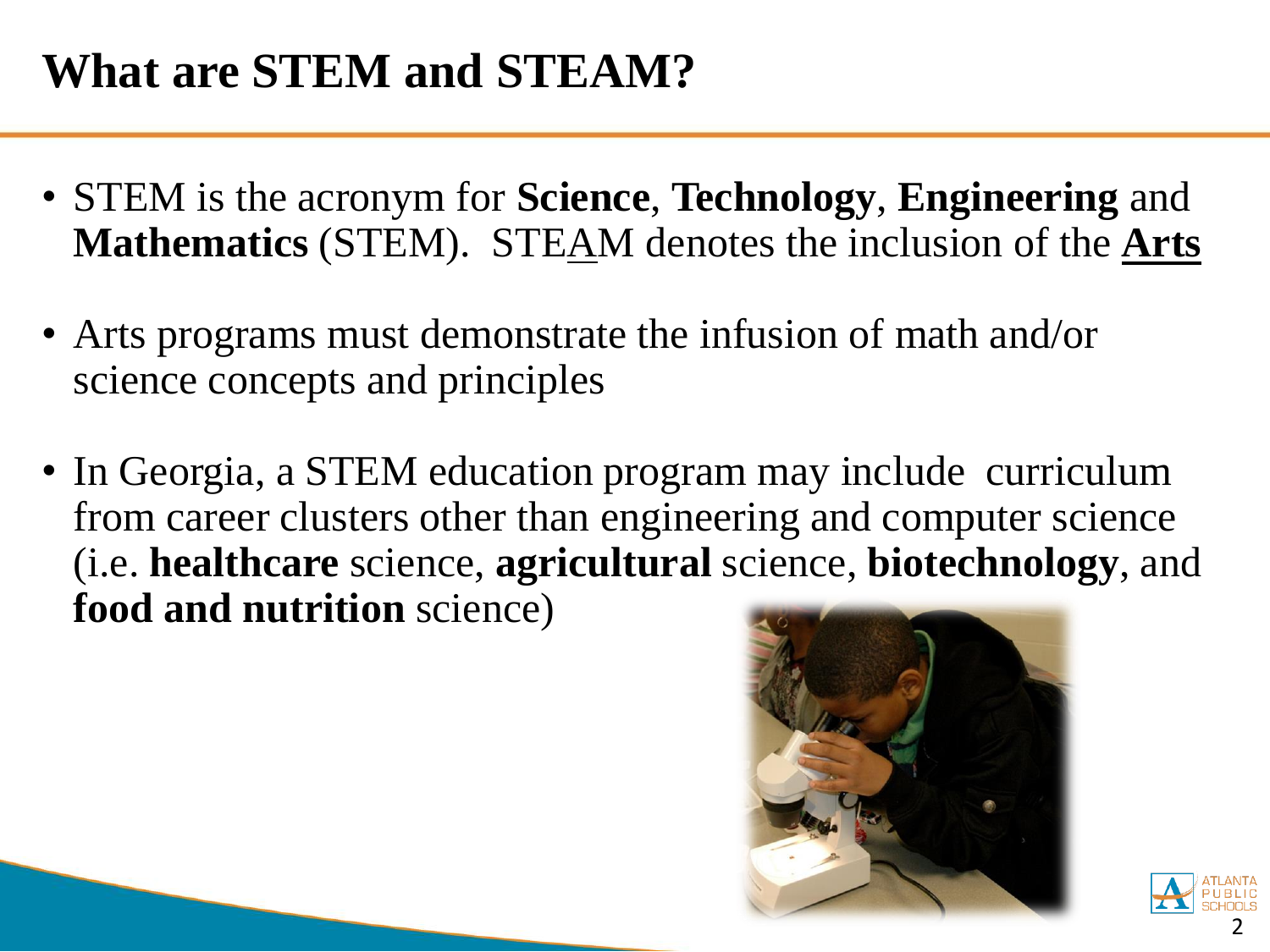# **What is STEM Education?**

- STEM education is based on rigorous curriculum that **integrates subjects**  as opposed to teaching them separately
- STEM education in elementary grades creates in students an **interest** in mathematics and science that provides a foundation for middle school, high school and beyond…
- STEM education's integration of hands-on, real-world learning tasks, coupled with academic theory, helps students **master rigorous math and science concepts**
- STEM education builds greater capacity in teachers through content specific, **rigorous** and ongoing professional development and training

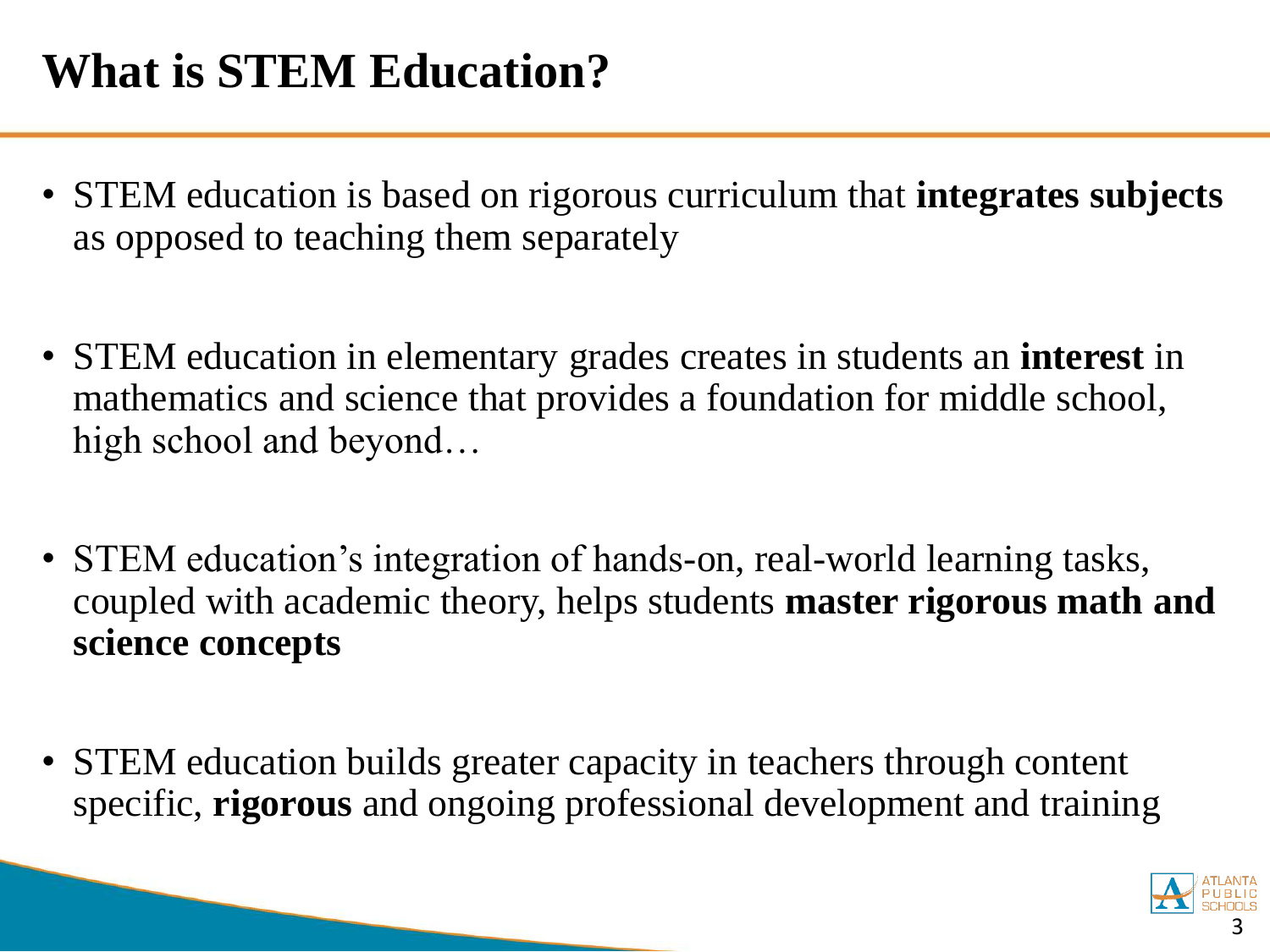# **What is STEM Education?**

- STEM education incorporates several researched-based best practices proven to improve student achievement:
	- $\checkmark$  Inter-disciplinary instruction
	- $\checkmark$  Problem and project-based learning
	- Inquiry-based learning
	- $\checkmark$  Collaborative learning
	- Laboratory investigations
	- Research projects
	- $\checkmark$  Real-world experiences via work-based learning opportunities
	- $\checkmark$  Advanced Placement (AP), International Baccalaureate (IB), college Dual Enrollment Programs, and Career, Technical and Agricultural Education (CTAE)

*Source: International Center for Leadership in Education*

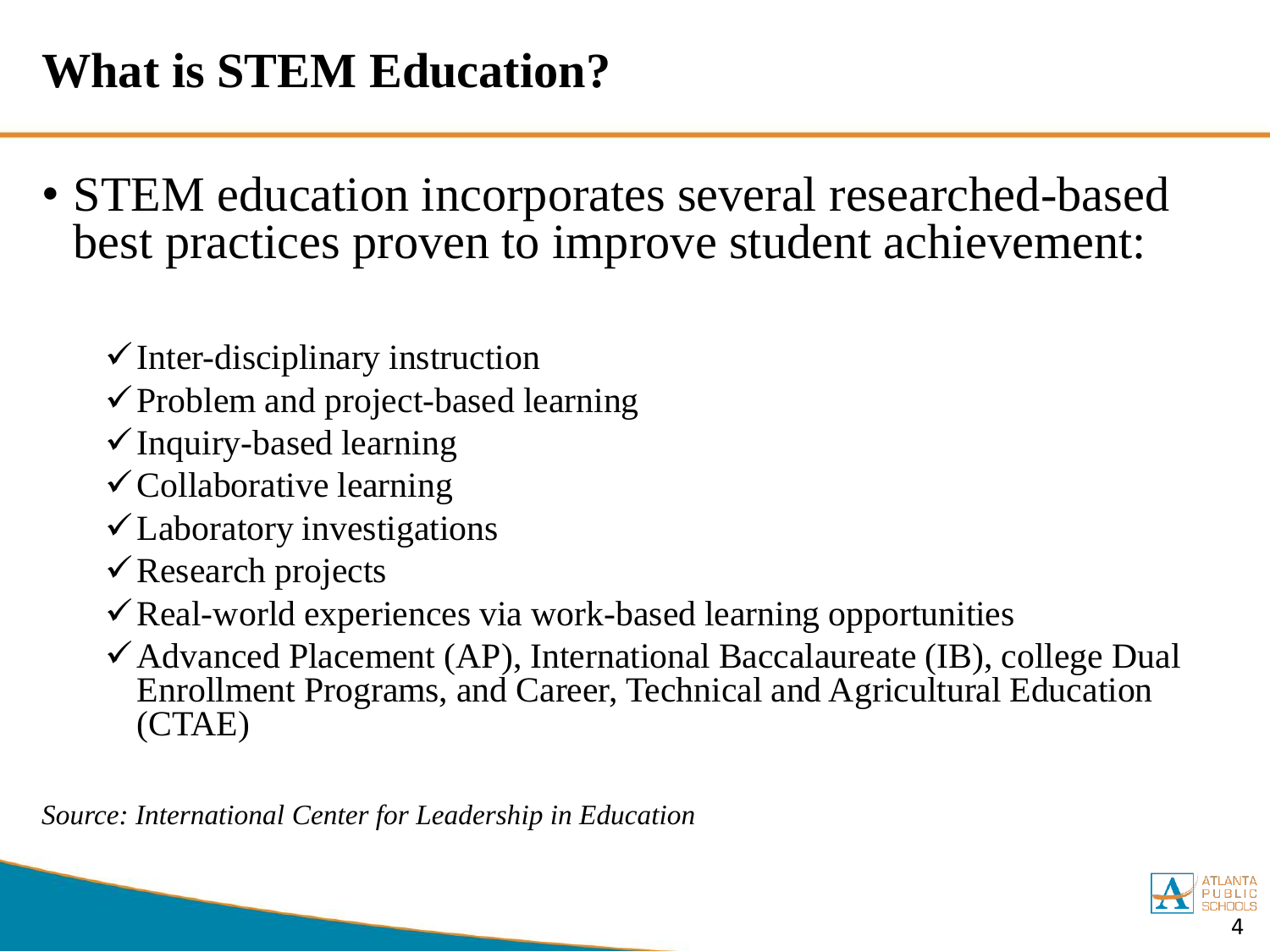"Everyone has a stake in in improving STEM education. Inspiring all our students to be capable in math and science will help them contribute in an increasingly technology-based economy, and will also help America prepare the next generation of STEM professionals – scientists, engineering, architects, and technology professionals – to ensure our competitiveness."

U.S. Secretary of Education, Arne Duncan

*Source: Connections Learning* 

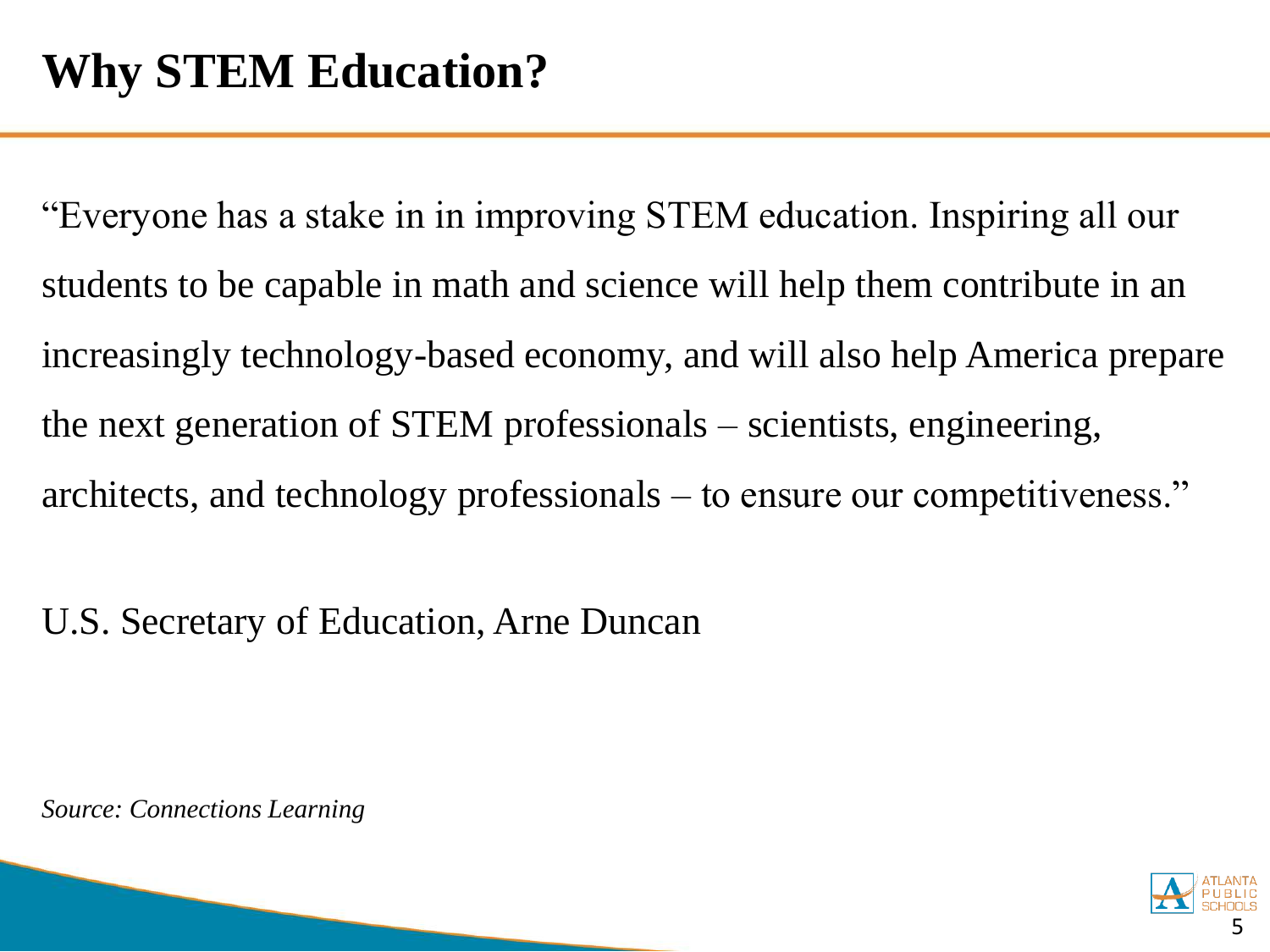- In addition to fostering **in-depth knowledge of math and science**, a STEM education increases achievement by equipping students with:
	- $\checkmark$  Critical and analytical thinking skills
	- $\checkmark$  Proficiency at solving non-routine problems
	- $\checkmark$  High-level communication abilities
	- $\checkmark$  Project management experience
	- $\checkmark$  Teamwork and leadership skills



These skills are required to be successful in college and the world of work!

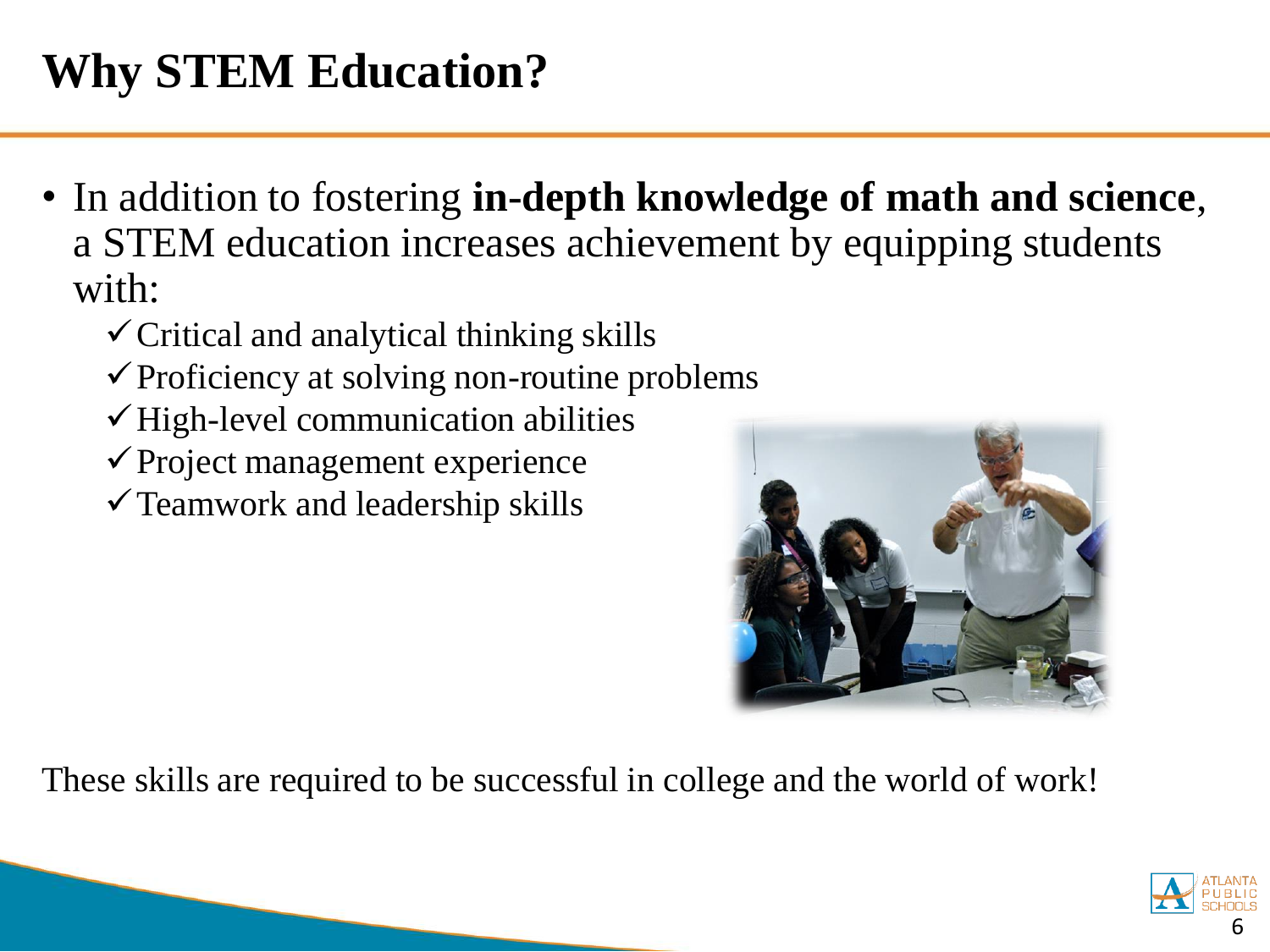- STEM education enables students to earn high wages in high demand occupations and encourages self-sufficiency and financial independence
- By 2018, America will be short  $1,000,000$  nurses,  $200,000$  doctors, and  $400,000$ engineers
- Over the past 10 years, growth in STEM jobs was 3 times as fast as growth in non-STEM jobs
- STEM occupations are projected to grow by 17% from 2008 2018, compared to 9.8% growth for non-STEM occupations
- STEM workers command higher wages, earning 26% more than non-STEM counterparts

*Source: US Bureau of Labor Statistics* 

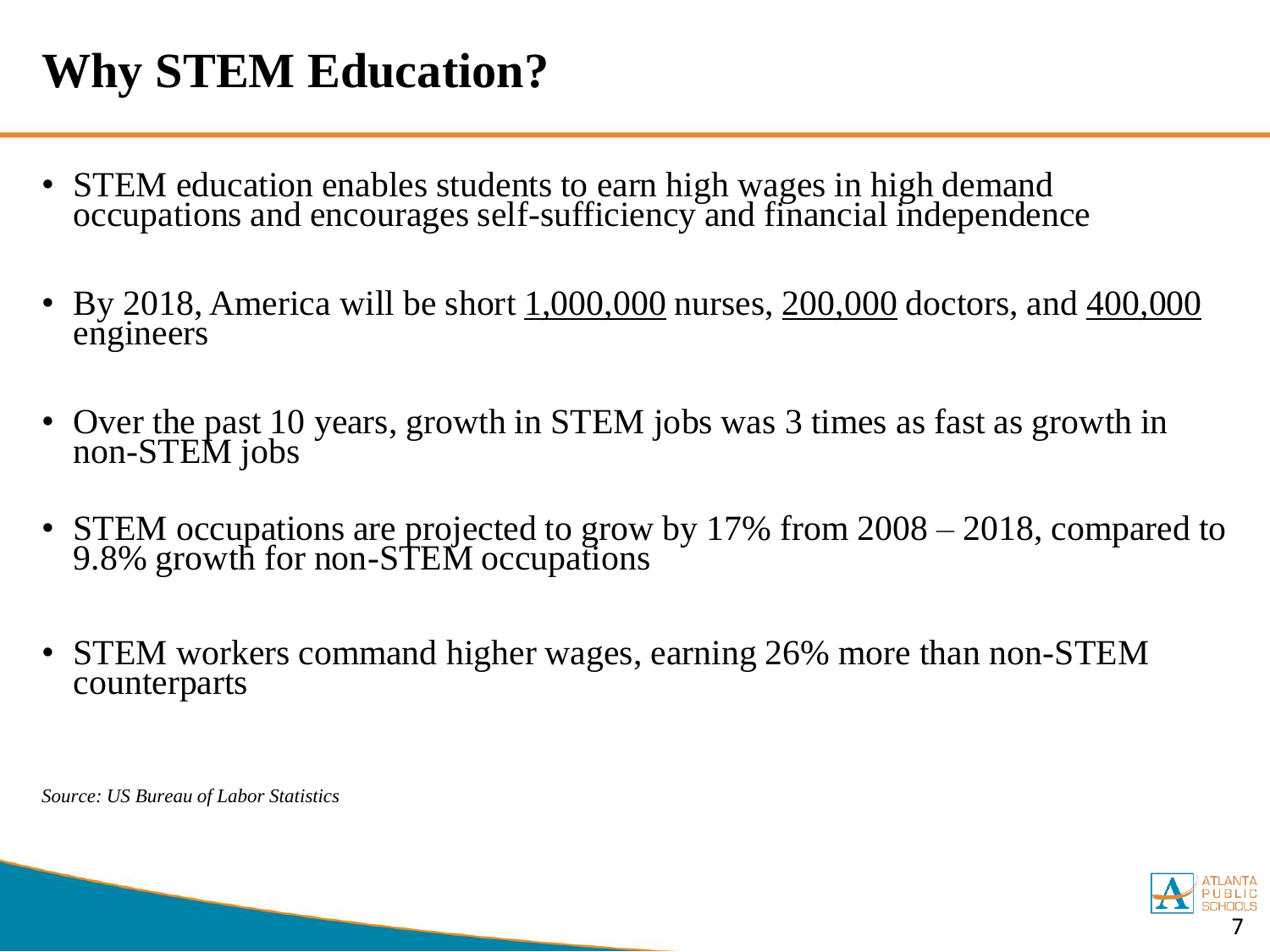| <b>Education Level</b>               | <b>STEM Jobs</b><br>(hourly) | <b>Non-STEM Jobs</b><br>(hourly) | <b>Difference</b> |
|--------------------------------------|------------------------------|----------------------------------|-------------------|
| High school<br>diploma or less       | \$24.82                      | \$15.55                          | $+59.6\%$         |
| Associates degree<br>or some college | \$26.63                      | \$19.02                          | $+40.0\%$         |
| Bachelor's degree                    | \$35.81                      | \$28.27                          | $+26.7%$          |
| Graduate degree                      | \$40.69                      | \$36.22                          | $+12.3%$          |

*Source: US Bureau of Labor Statistics*

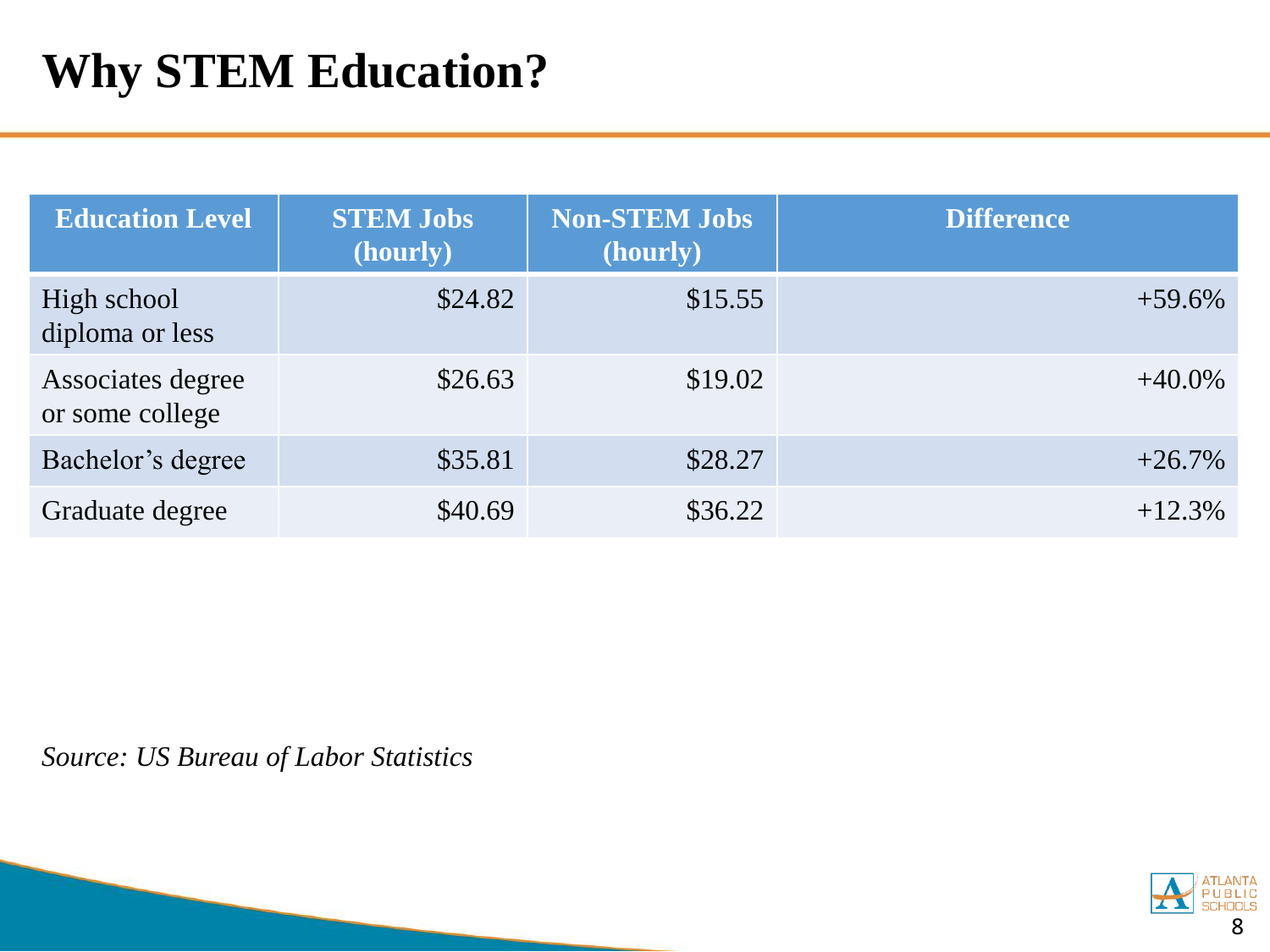| <b>Occupation</b>                                  | <b>Projected Jobs</b><br>by 2022 | <b>Median Annual</b><br><b>Wage (May 2013)</b> | <b>Typical entry-level education</b> |
|----------------------------------------------------|----------------------------------|------------------------------------------------|--------------------------------------|
| <b>Environmental Science</b><br><b>Technicians</b> | 38,900                           | \$41,700                                       | Associate's degree                   |
| <b>Computer Support Specialist</b>                 | 658,500                          | \$46,420                                       | Some college, no degree              |
| Web Developer                                      | 169,900                          | \$63,160                                       | Associate's degree                   |
| Sales, technical and scientific<br>products        | 419,500                          | \$74,520                                       | Bachelor's degree                    |
| Statistician                                       | 34,900                           | \$79,290                                       | Master's degree                      |
| Civil Engineer                                     | 326,600                          | \$80,770                                       | Bachelor's degree                    |
| <b>Software Developer</b>                          | 752,900                          | \$92,660                                       | Bachelor's degree                    |
| <b>Information Systems Manager</b>                 | 383,600                          | \$123,950                                      | Bachelor's degree                    |

*Source: US Occupational Outlook*

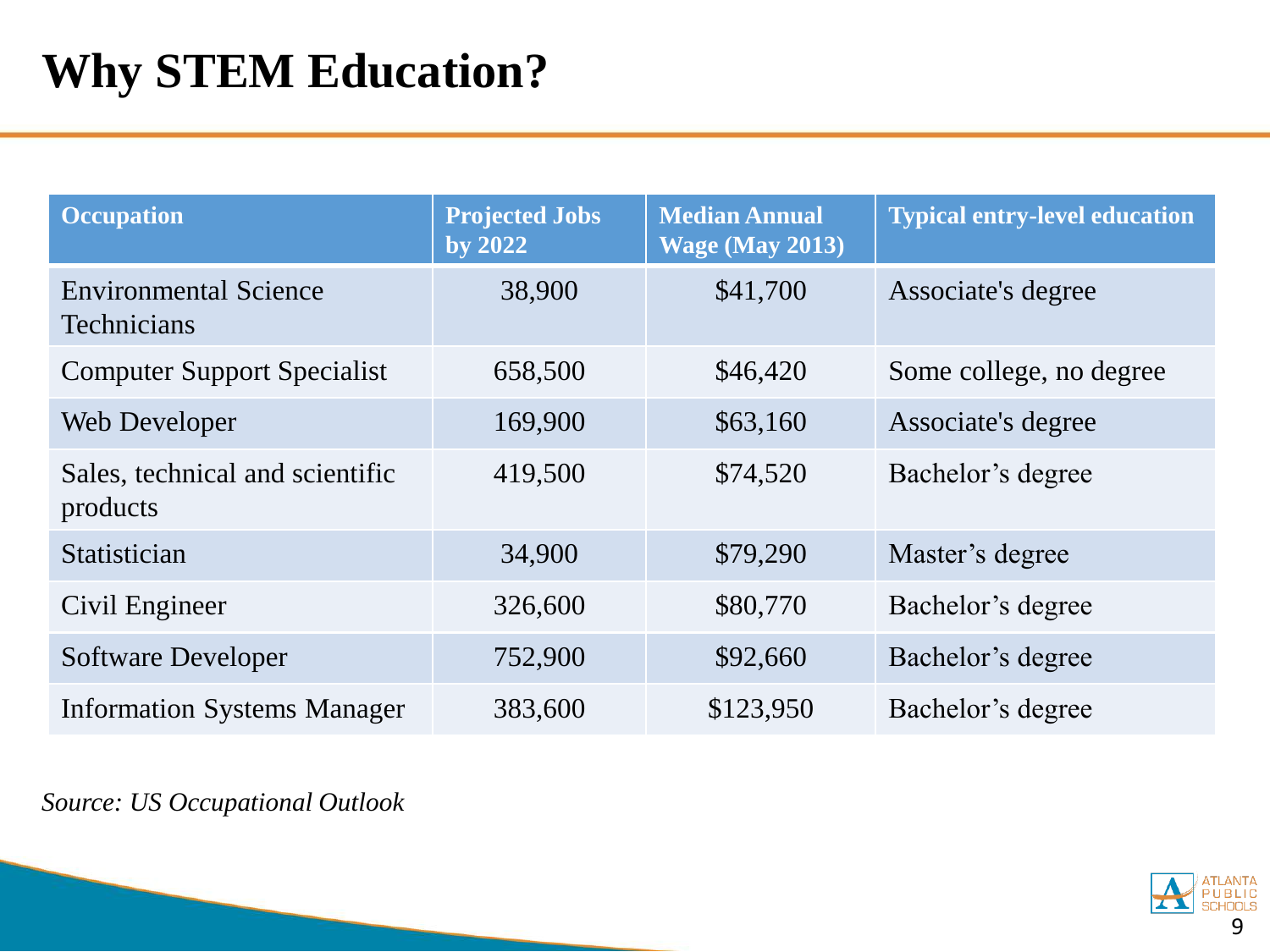## **Local STEM Results**

- DeKalb County Schools:
	- Started with 2 schools in 2010, now **89 schools** (out of 143) **are pursuing STEM** certification
	- Elementary science scores: non-STEM 66%...STEM 80%
	- $\checkmark$  Elementary math scores: non-STEM 71%...STEM 84%
	- $\checkmark$  Middle school science scores: non-STEM 64.5%...STEM 73%
	- $\checkmark$  Middle school math scores: non-STEM 71%...75%
	- $\checkmark$  Five (5) IB schools now pursuing STEM certification
	- $\checkmark$  Two (2) language immersion now schools pursuing STEM

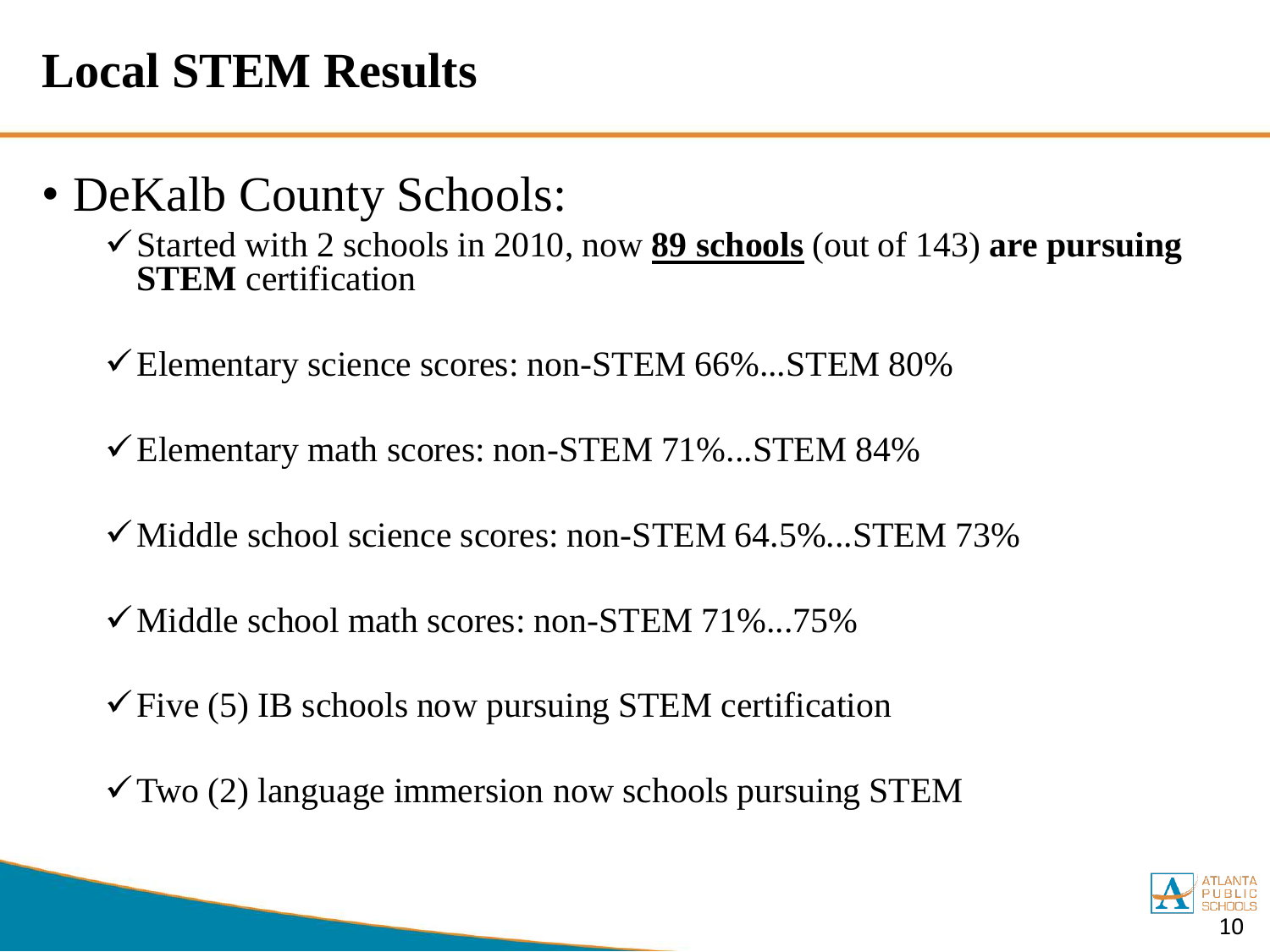## **What is the cost of STEM?**

- Costs to implement STEM in a school vary dependent upon existing resources
- There are no registration or membership fees associated with STEM
- GADOE provides some professional development at no charge to schools
- Associated costs include:
	- $\checkmark$  STEM specific professional development for teachers
	- $\checkmark$  Technology (computer hardware and software)
	- $\checkmark$  Equipment (cost varies greatly depending on program focus)
	- $\checkmark$  Supplies (Annual costs vary based on types of projects)
	- $\checkmark$  Creating and maintaining a "wet" lab (if not already in place)

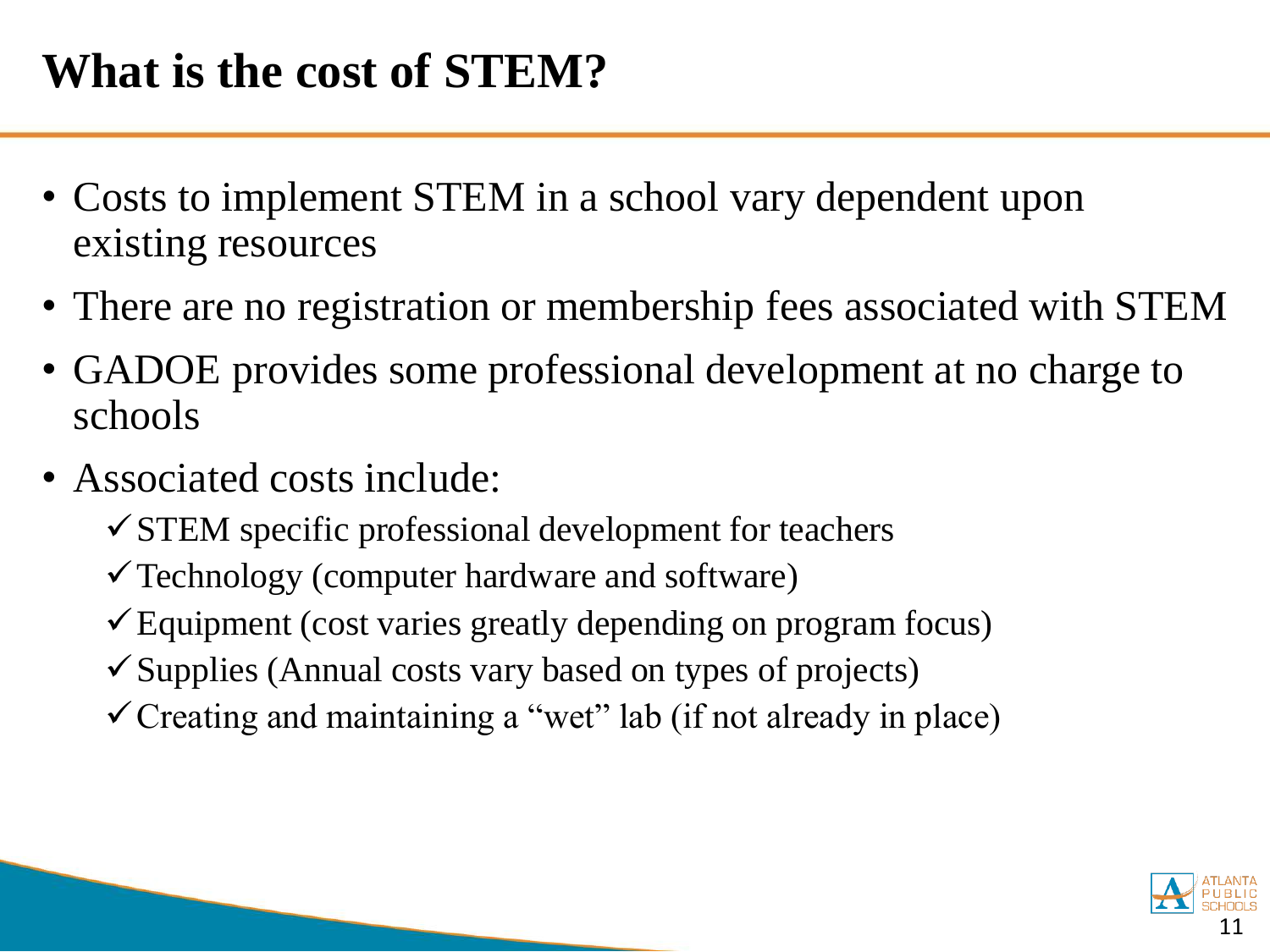# **What is the cost of STEM?**

#### **Whole School Model - Elementary Sample Start-up Budget**

### **Number of Students 1 350** Additional STEM teachers (1 math/1 sci.) 2 Salaries/benefits \$165,400 Software (inc. DefineSTEM) \$3500 Equipment/Computers (inc. 24 laptops) \$28,700 Furniture (inc. desks, worktables, cabinets) \$10,000 Supplies (inc. Lego kits) \$14,000 Textbooks/Instructional Materials  $$5000$ Professional learning (e.g. Buck Institute) \$10,000 STEM-related conferences  $$5420$ Competitive Events and STEM fieldtrips \$1260 **TOTAL \$243,280**

#### **Program Model – Middle or high School Sample Start-up Budget w/Engineering Focus**

| <b>Number of Students</b>                     | 250            |
|-----------------------------------------------|----------------|
| Additional STEM teachers (1 math/1 sci.)      | $\overline{2}$ |
| Salaries/benefits                             | \$165,400      |
| Software (Includes DefineSTEM, ADOBE)         | \$5000         |
| Equipment/Computers (Inc. 28 desktops)        | \$79,595       |
| Furniture (inc. modular desks, worktables)    | \$43,000       |
| Supplies (inc. VEX robotics)                  | \$36,600       |
| <b>Textbooks/Instructional Materials</b>      | \$13,900       |
| Professional learning (e.g. Buck Institute)   | \$18,780       |
| <b>STEM-related conferences</b>               | \$5420         |
| <b>Competitive Events and STEM fieldtrips</b> | \$7680         |
| TOTAL                                         | \$375,375      |

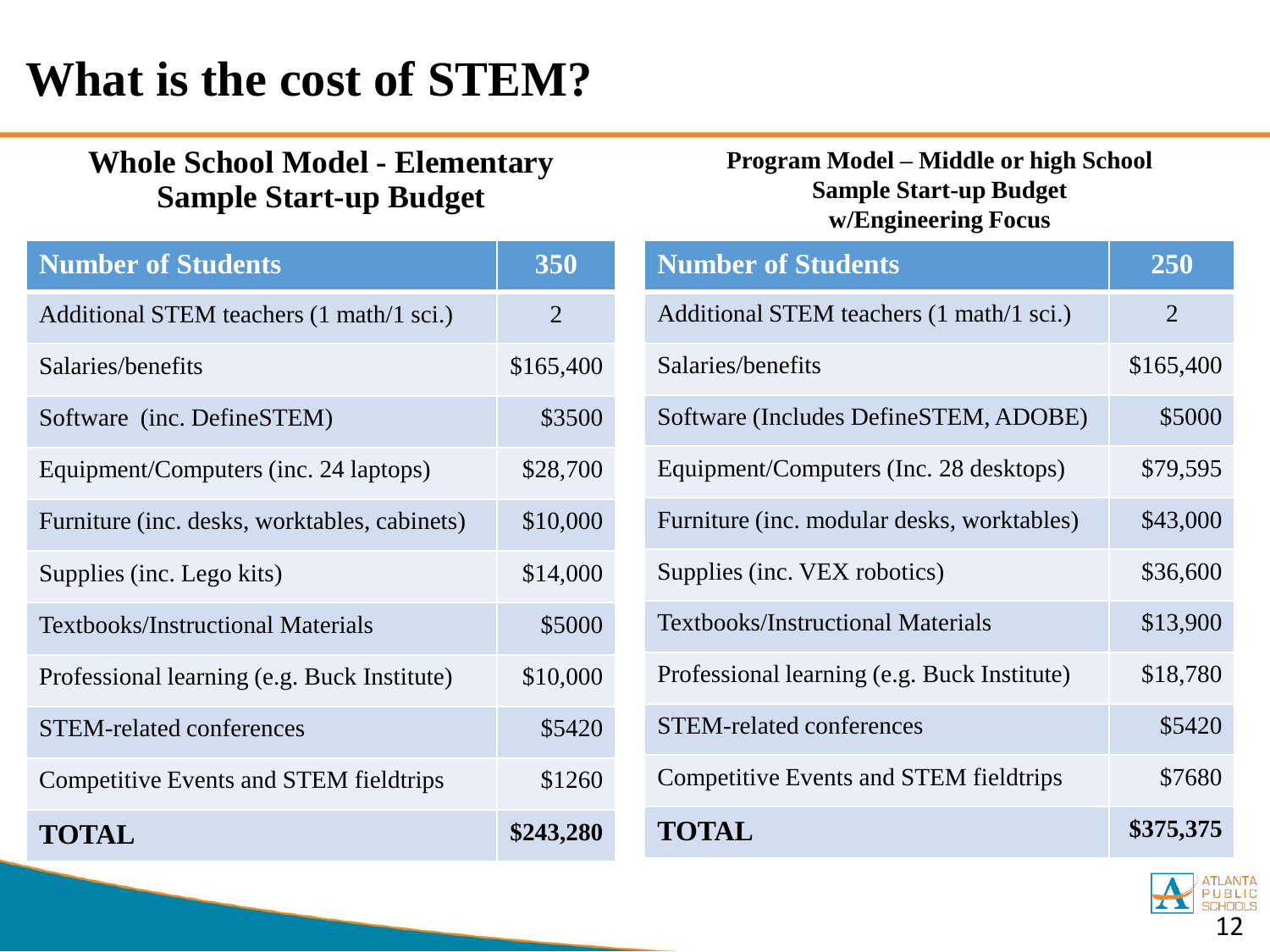## **Georgia's STEM Certification Process**

- STEM certification may be for the **whole school** (all students participate in the STEM program), or for a **program** within the school (cohorts of students are taught by STEM teachers)
- STEM certification is available for all grade levels: elementary, middle and high school
- The State provides a framework for STEM, but does not mandate curriculum or specific professional development for teachers
- Preparation for STEM certification usually takes  $2 3$  years

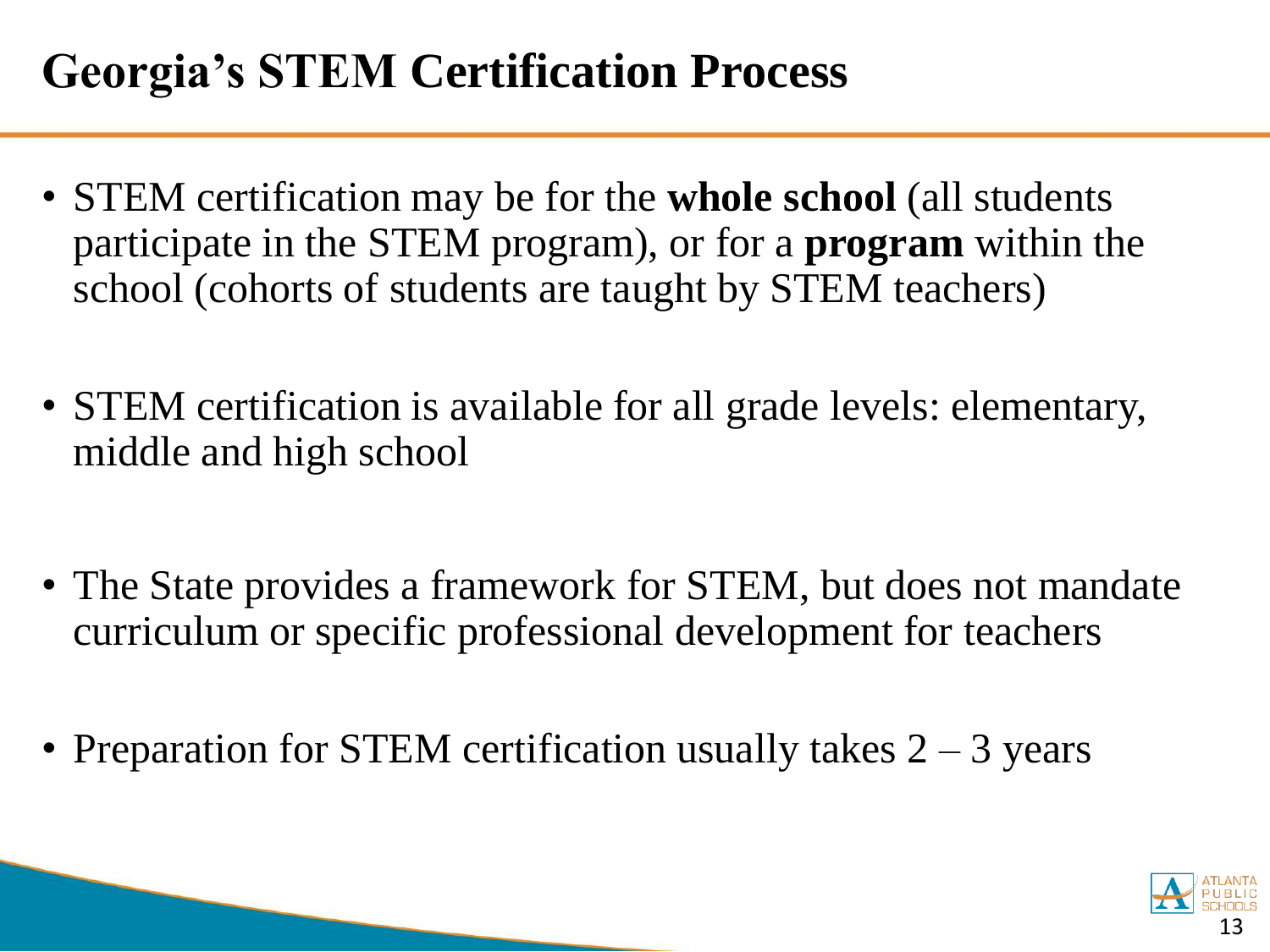# **Georgia STEM Certification Steps**

- 1. School leadership meets with math and science teachers (and CTAE where applicable) to determine capacity
- 2. School community (e.g. staff, parents, business partners) meets to determine commitment to STEM
- 3. School leadership meets with district STEM Support Team for guidance on the STEM guidelines
- 4. School leadership submits a proposal to Associate Superintendent for approval to pursue STEM certification

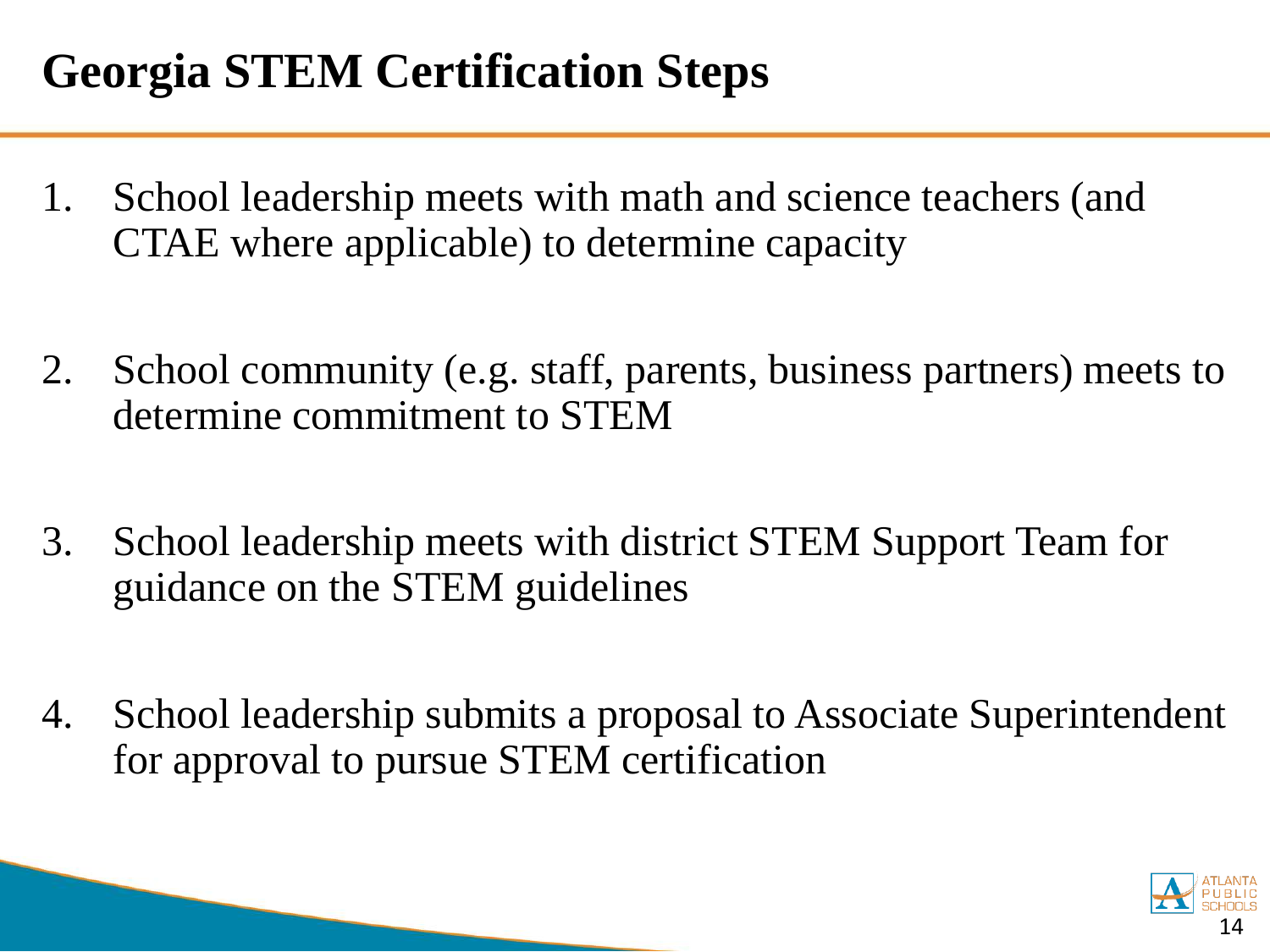# **Georgia STEM Certification Steps**

- 5. School works with district STEM Support Team to request the DOE pre-application visit where input and feedback is provided by the STEM Coordinator
- 6. School submits STEM application to the state
- 7. School implements STEM or STEAM according to guidelines
- 8. Several visits are made by the district team and state STEM Coordinator to monitor progress
- 9. Official certification visit is scheduled and on-site evaluation conducted

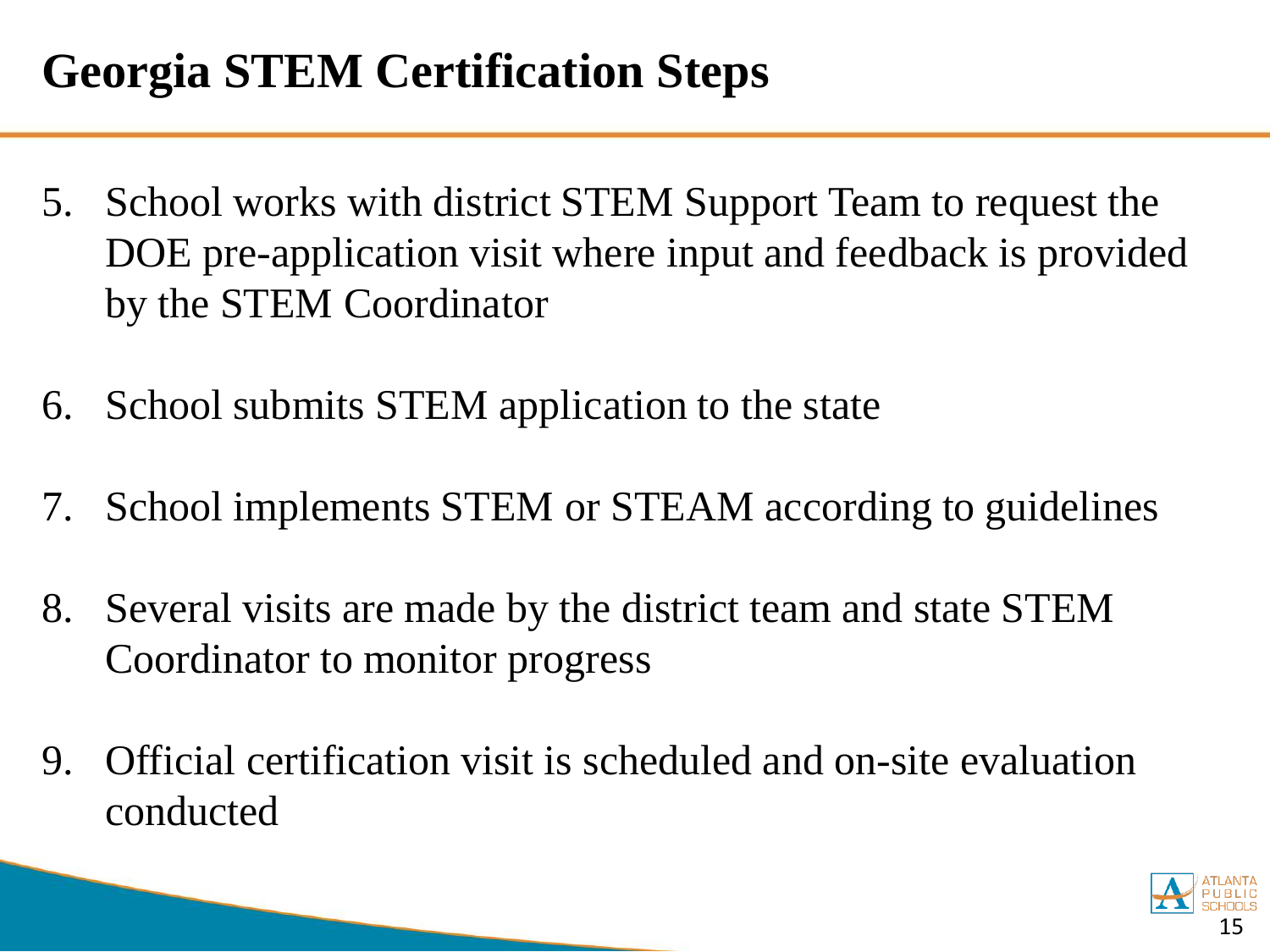- Students must apply for the STEM program and be **identified**  as part of the STEM population (Program model only)
- Students from **all backgrounds** must be allowed and encouraged to participate (e.g. minorities, females, economically disadvantaged, and special needs students)
- **100% of STEM teachers** should be certified in a STEM content area (i.e. mathematics, science, technology or a career cluster)

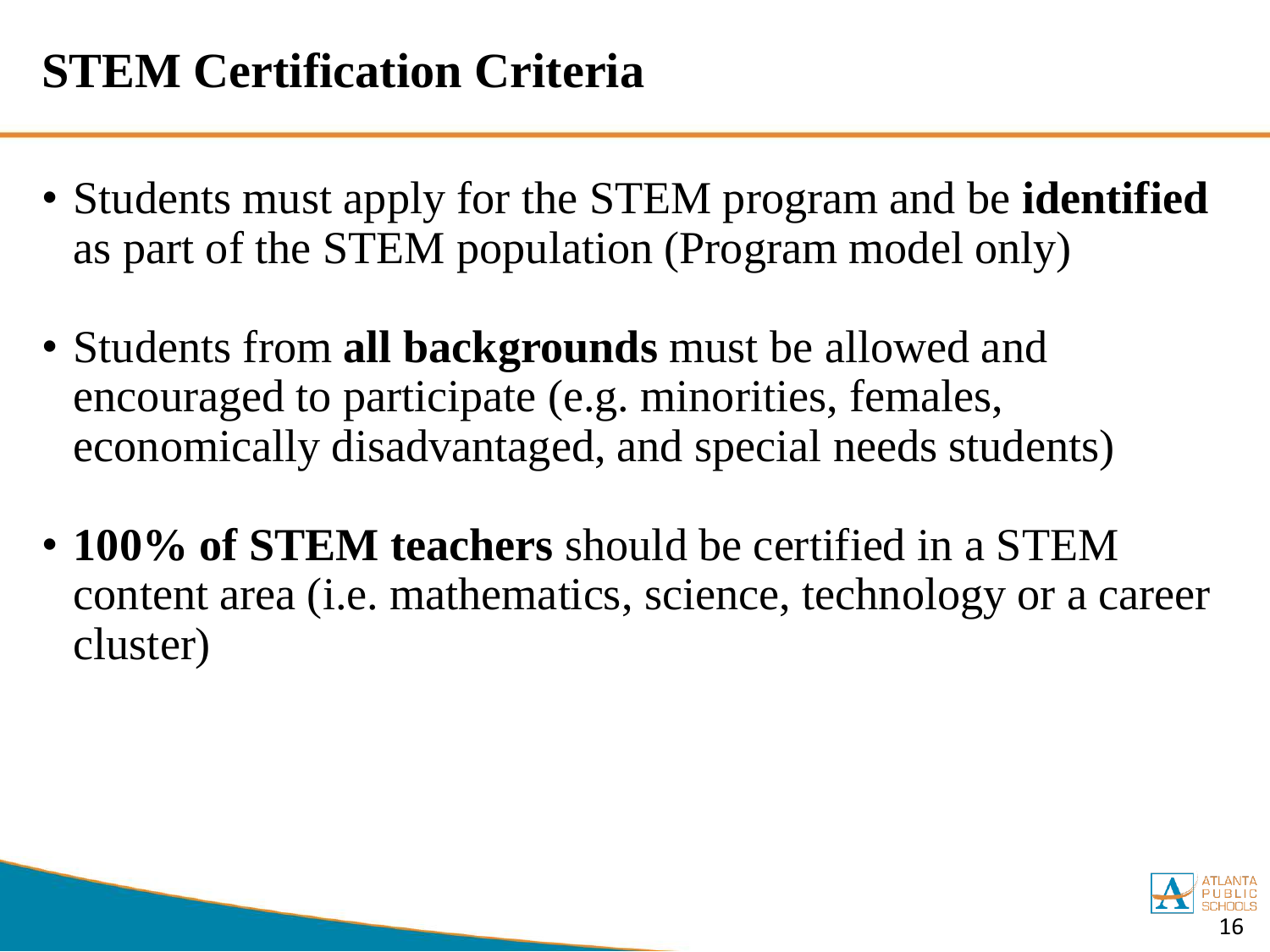- STEM teachers must collaborate and integrate lessons in science and mathematics, utilizing instructional technology and real world projects
- Teacher professional learning must be on-going and in content areas (i.e. mathematics, science, technology, or a career cluster)
- At the high school level, STEM education should incorporate a state-approved career cluster (i.e. agricultural science, biotechnology, computer science, engineering & technology, healthcare science, or food & nutrition science)

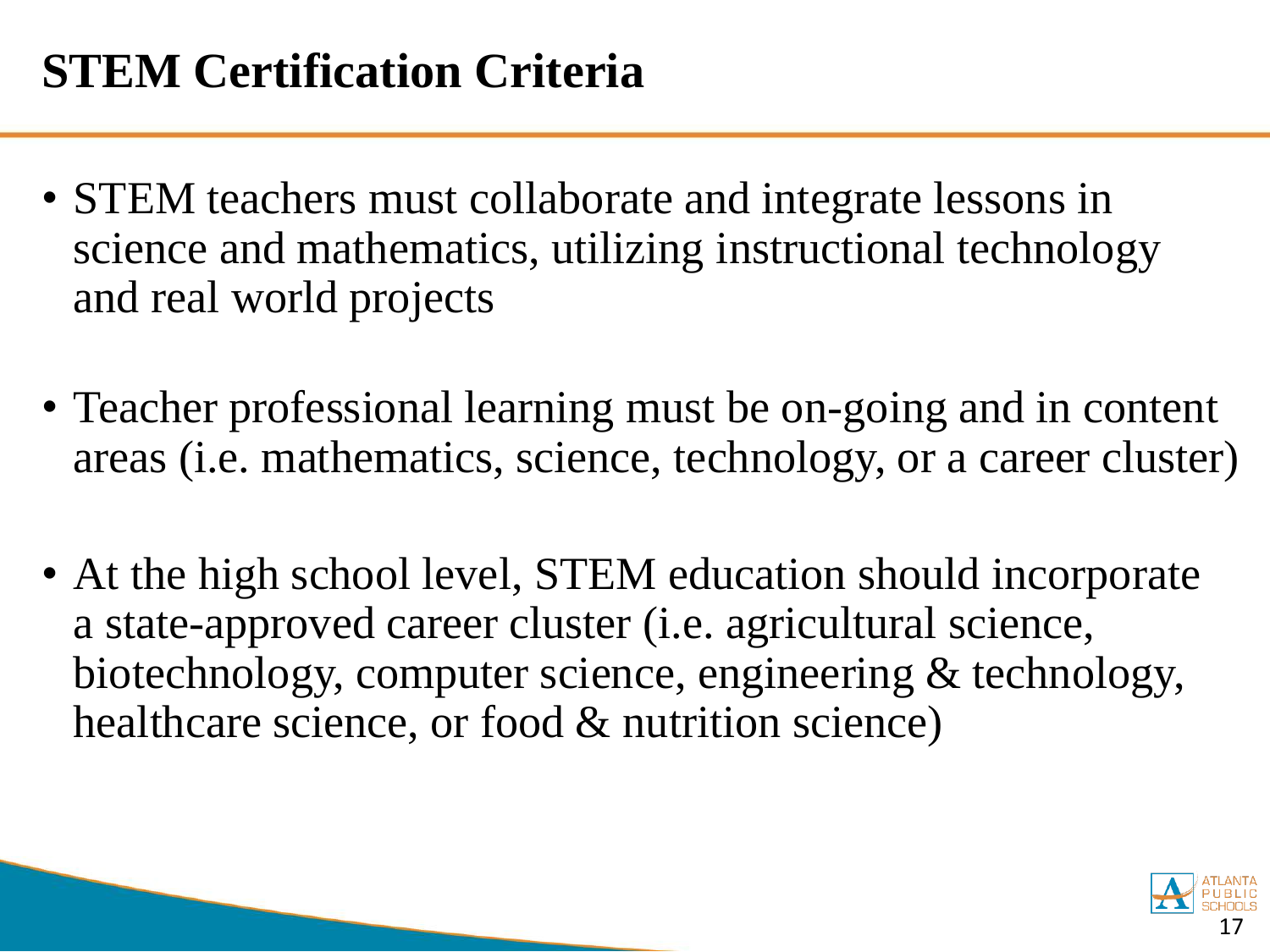- Time for **collaboration** must be allocated regularly for STEM teachers to develop lessons, create projects, and evaluate student work
- High school students should complete a **STEM related pathway** (i.e. math, science or CTAE), and an internship or capstone project before graduation
- High school students should be enrolled in STEM related **advance-level courses** (e.g. AP, IB, or college dual enrollment math and science courses)

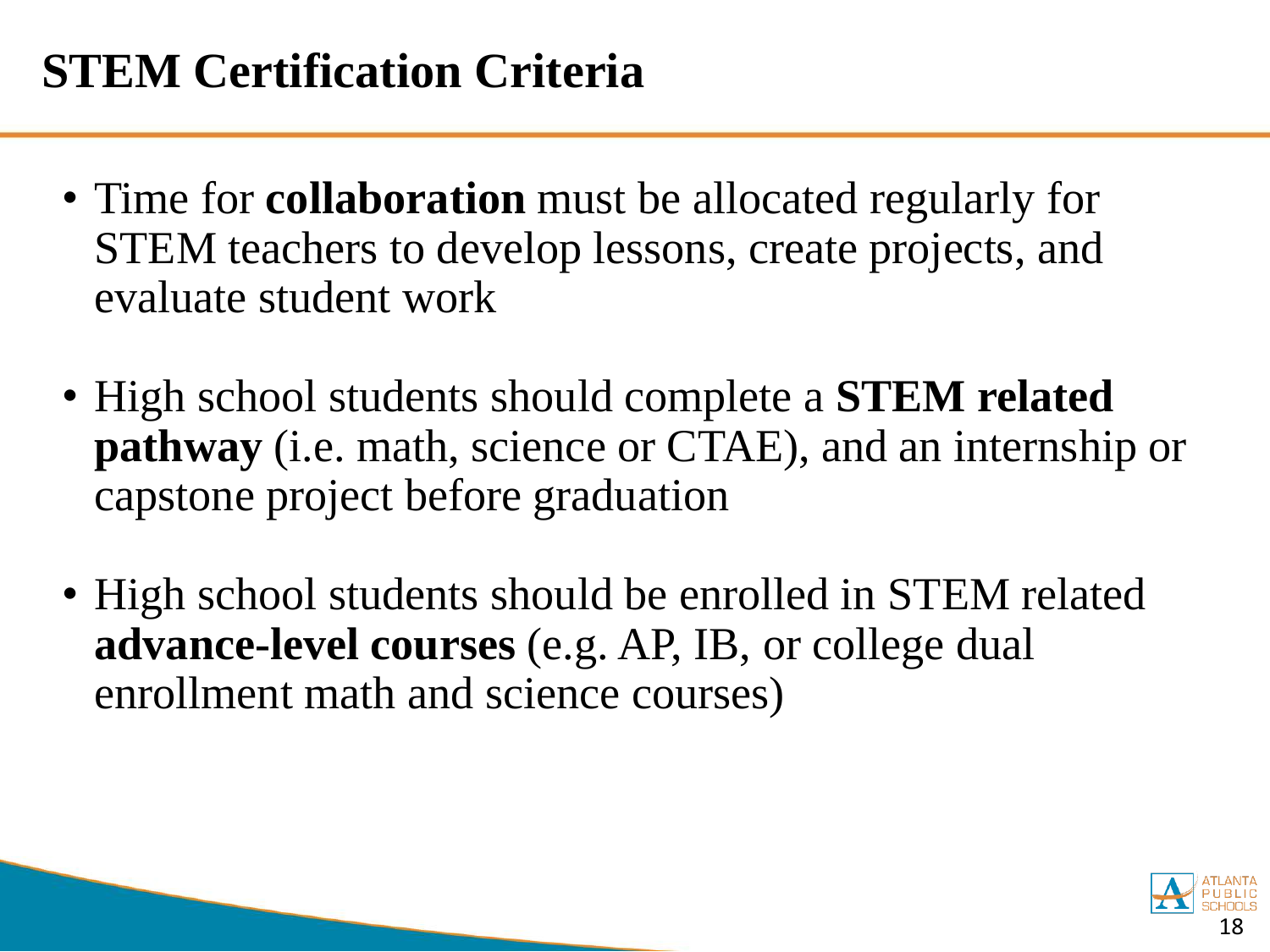- Business, industry, and post-secondary partners must be integrally involved in the instructional program
- Students at all levels must routinely participate in math, science, and CTAE **competitions** (e.g. science fair, robotics, Math Challenge, Science Olympiad, Healthcare Occupations Student Association , Technology Student Association)
- Performance assessments must go beyond paper/pencil tests to include: portfolios, formal presentations, research projects, demonstration of skills

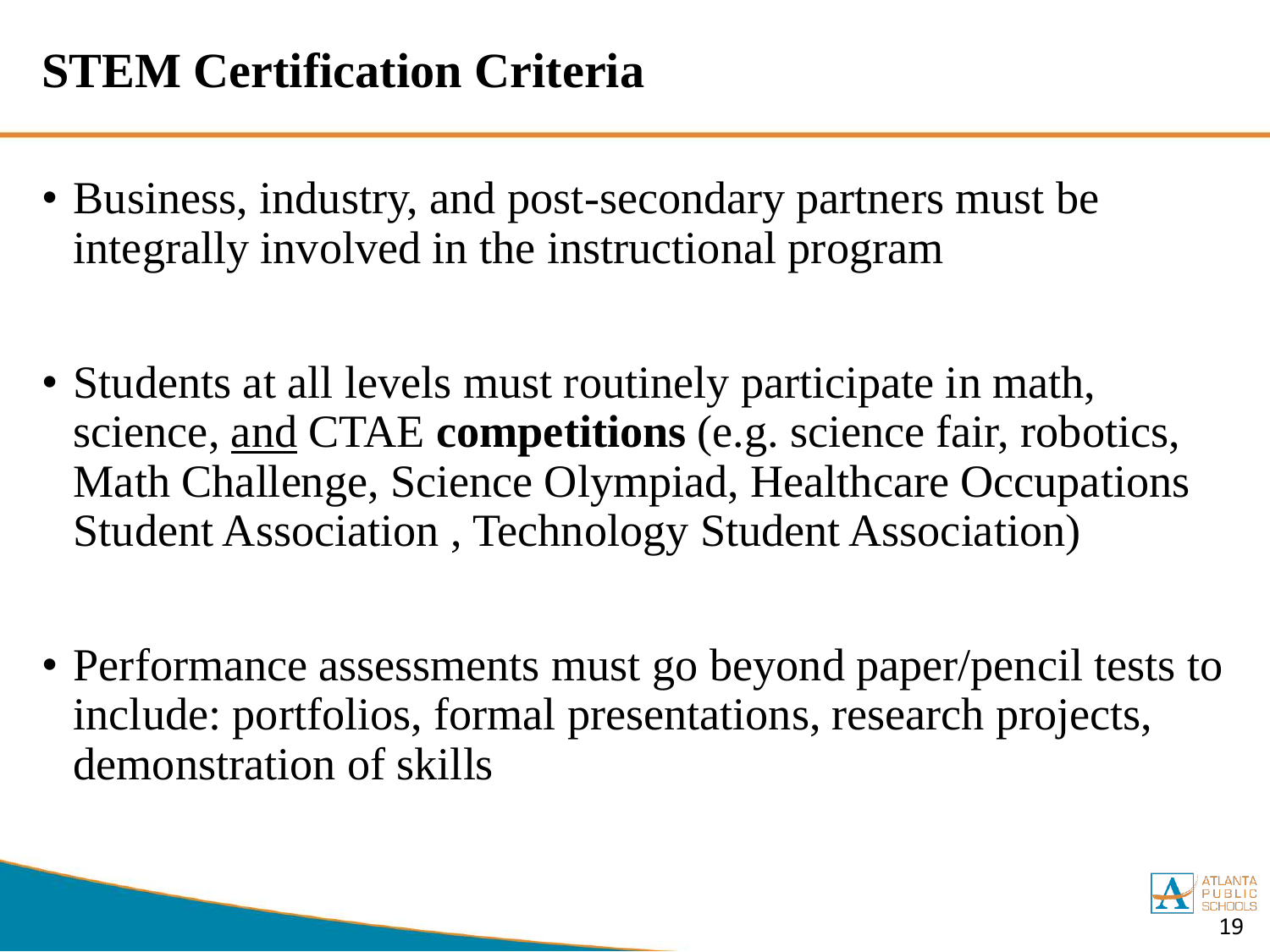- All STEM programs must have a **lab with running water** and up-to-date technology
- A wide-range of **technology** must be utilized for instruction and learning by teachers and students (e.g. 3D printers, computers, scientific/graphing calculators, smart boards, iPads, ADOBE software, autoCAD software)
- **Accountability** must be documented with schools meeting state identified performance standards; student achievement data must show increases over time

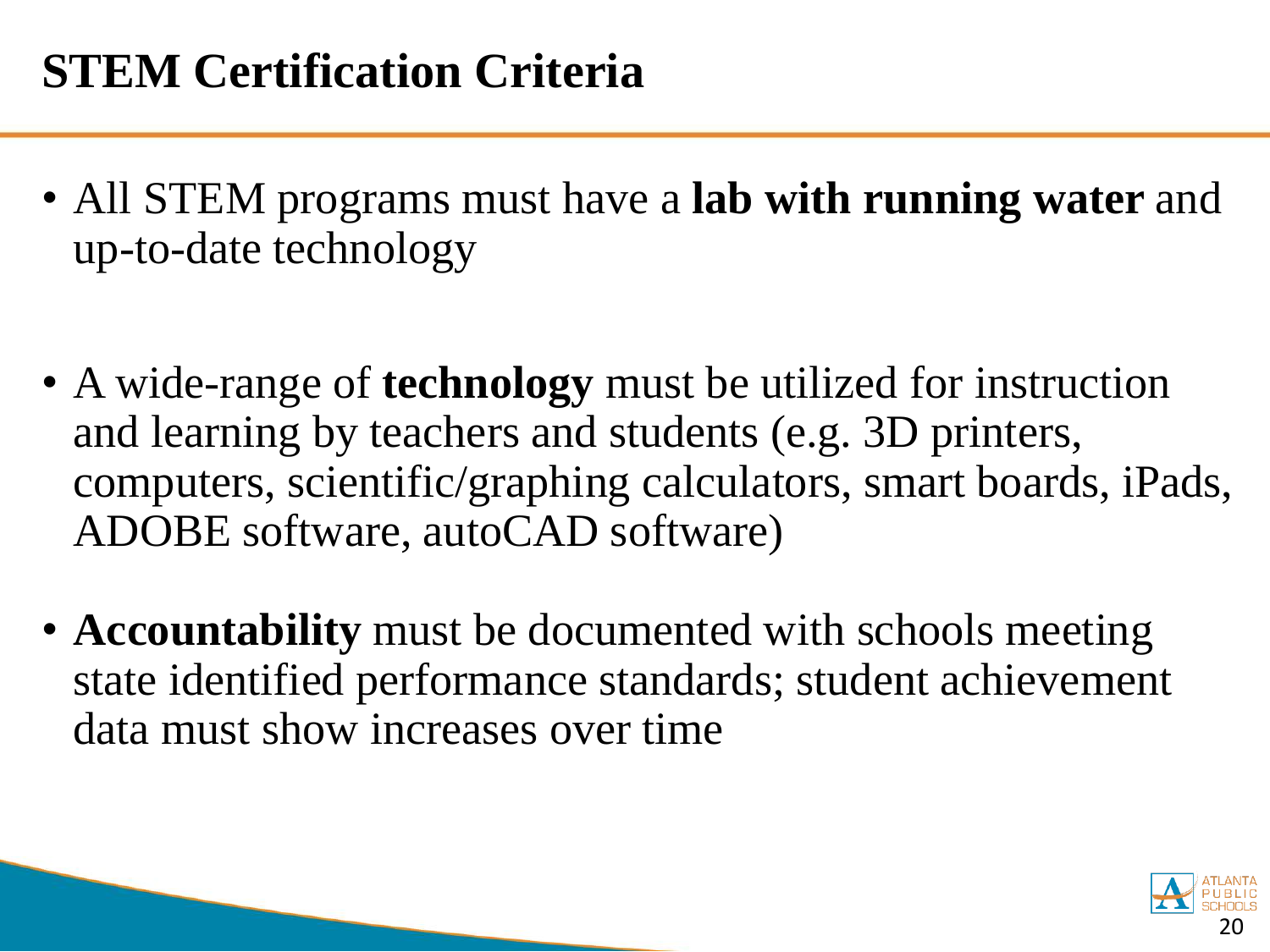# **Georgia DOE Annual State-wide STEM Activities**

- Georgia STEM Festival
- Georgia STEM Institutes
- Girls Adventures in STEM
- Georgia STEM Day



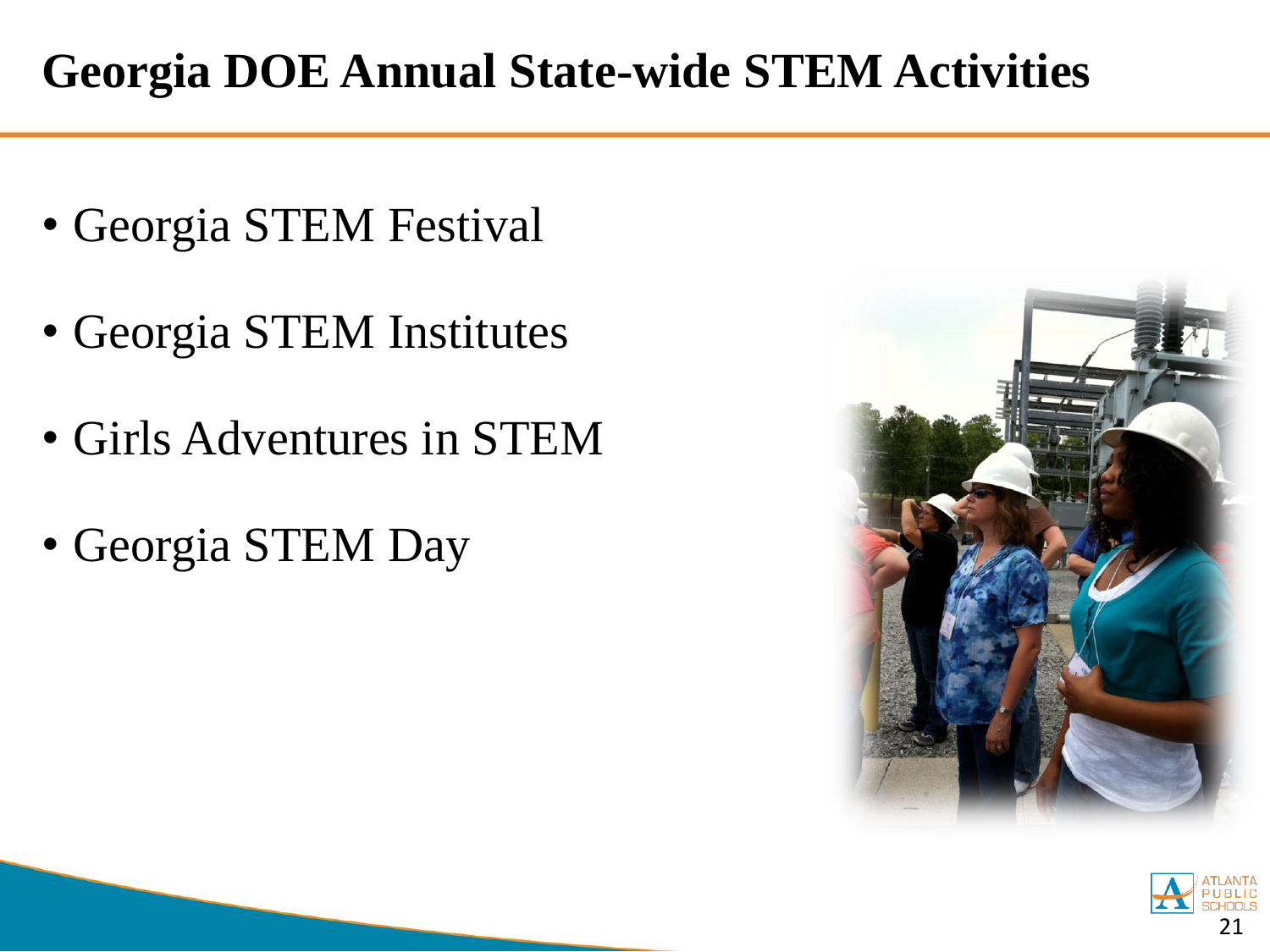## **APS Annual STEM Activities**

- Annual Technology Fair
- Annual Science Fair
- CTAE Healthcare Science Symposium
- CTAE Engineering Expo



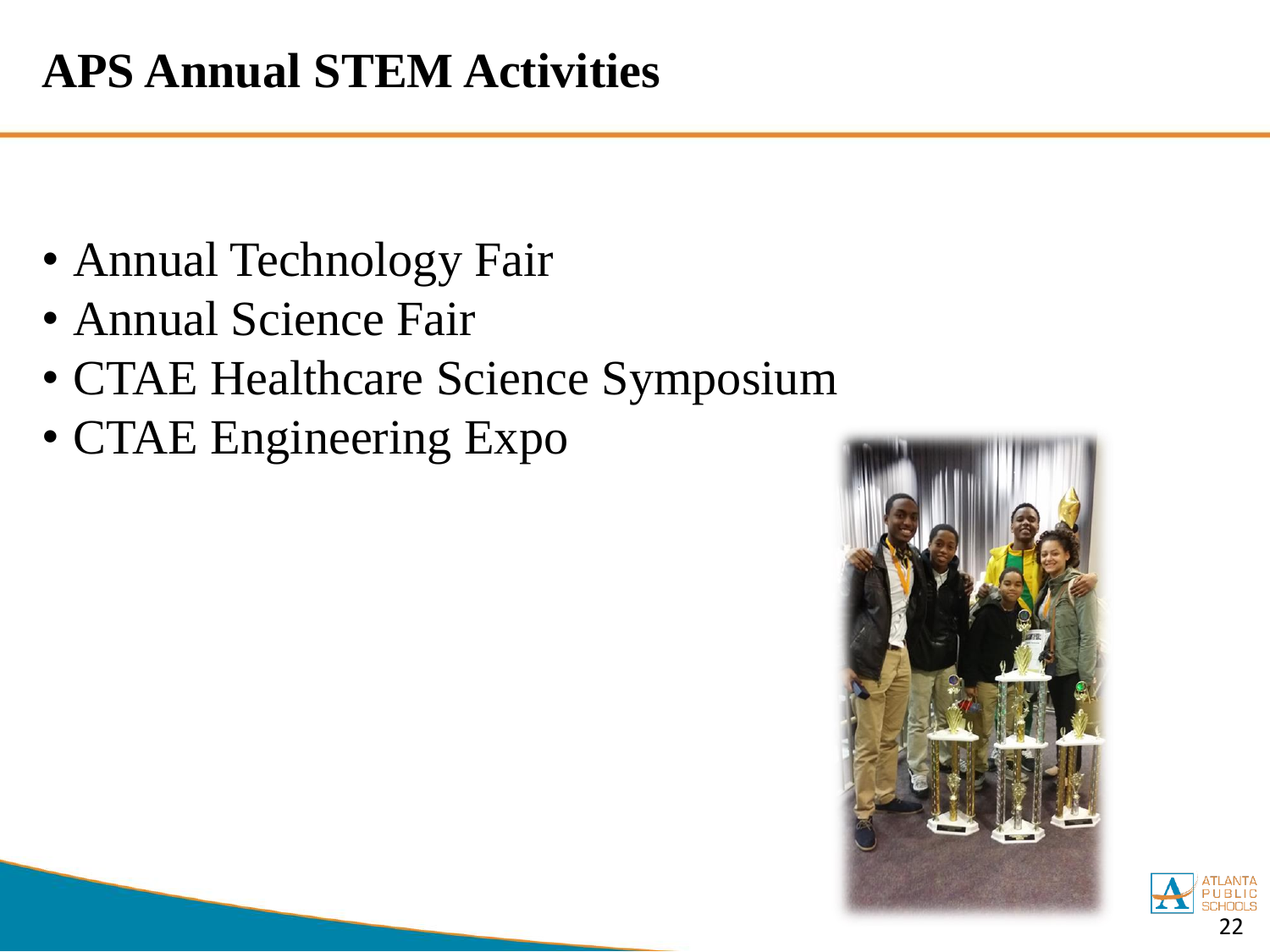### **Department of Instructional Technology**



- Dedicated Instructional Technology Support at each STEM school (Educational Technology Specialist)
	- Collaborate with school to meet goals within the STEM rubric
	- Job Embedded Professional Learning
	- Direct support for students around 21<sup>st</sup> Century skills needed to support STEM
- Digital Learning Specialists in Mathematics and Science
	- Customize digital resources for each STEM School
	- Provide direct instructional support for STEM schools

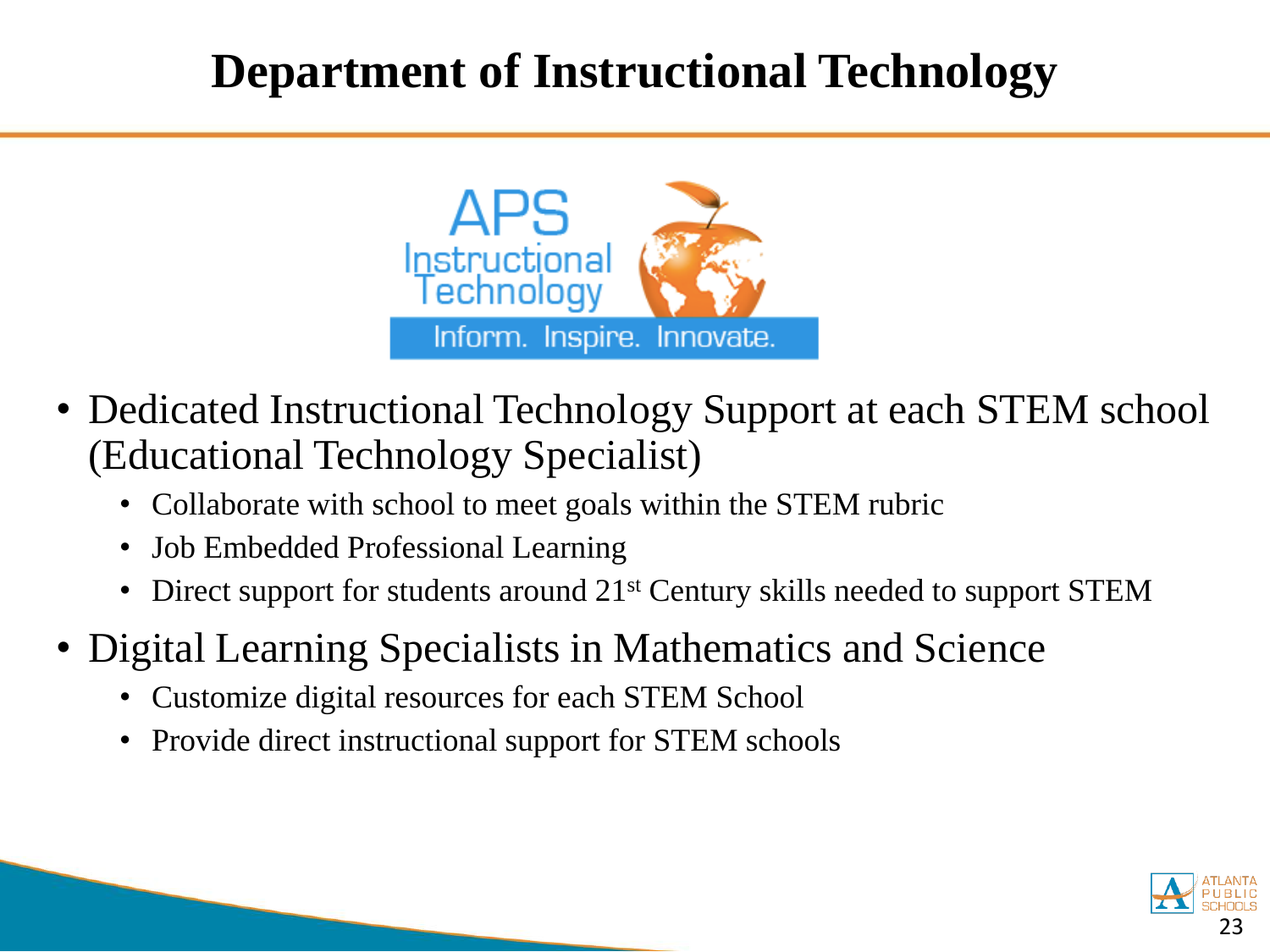For Georgia STEM resources, materials, links to STEM schools, grants, competitions, lesson plans, visit: [http://stemgeorgia.org](http://stemgeorgia.org/)

For APS STEM resources visit the STEM Initiatives SharePoint site under Curriculum & Instruction

*(internal stakeholders)* 

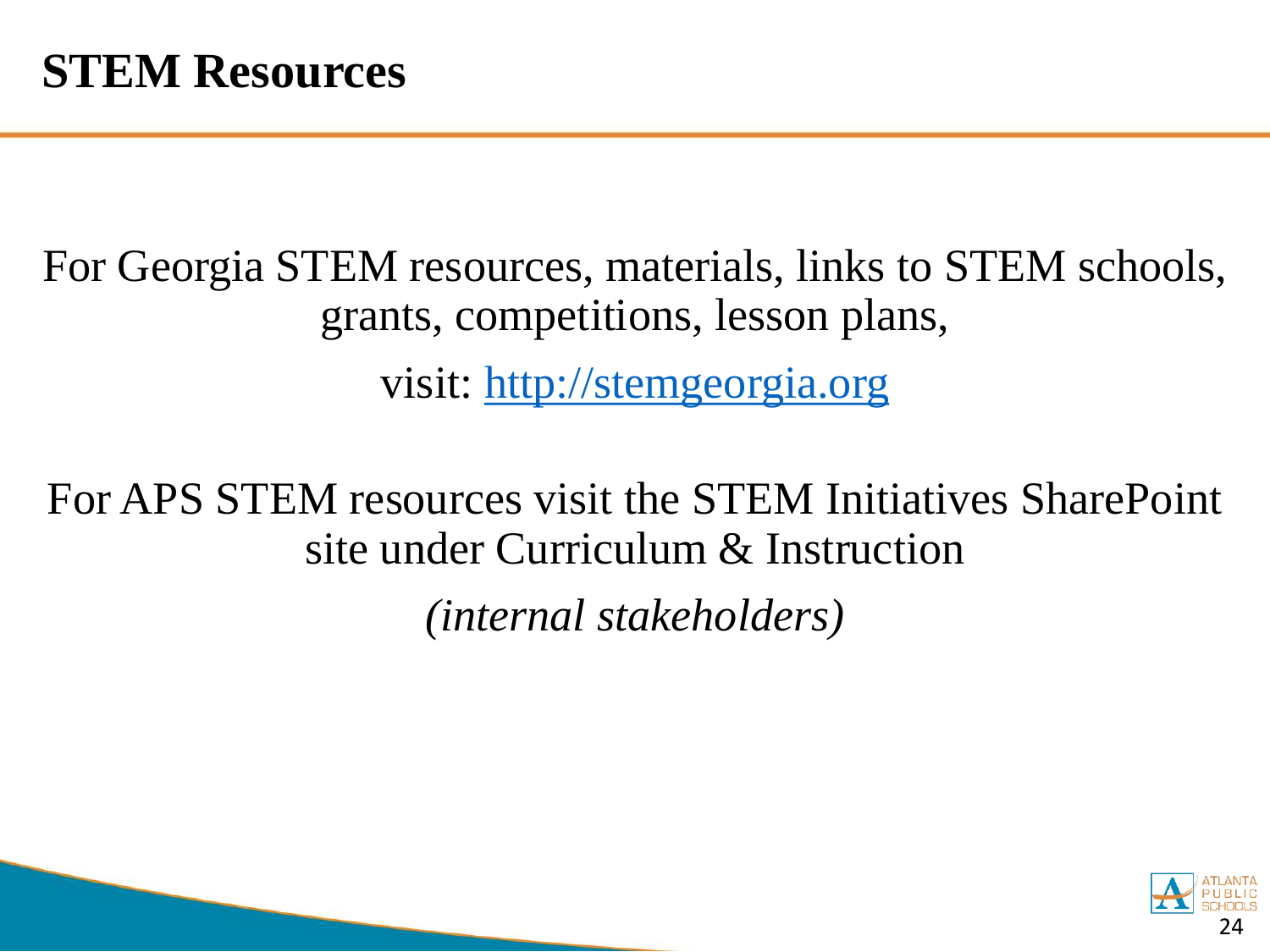### **Atlanta Public Schools STEM Support Team**

- **Jessica Booth**  Fine Arts ext. #2698
- **Dr. Brene` Bradley**  CTAE (*STEM Support Team Coordinator*) ext. #5892
- **Neal Christian** Mathematics ext. #2717
- Dr. Mashawn Duncan-Young Science ext. #2781
- **Natasha Rachell** Instructional Technology for Science ext. #2741
- **Stephanie Reddick**  Mathematics ext. #2701
- **Dr. Aleigha Henderson-Rosser** Instructional Technology ext. #2578
- **Melissa Dandy Walker**  Instructional Technology for Mathematics ext. #2772